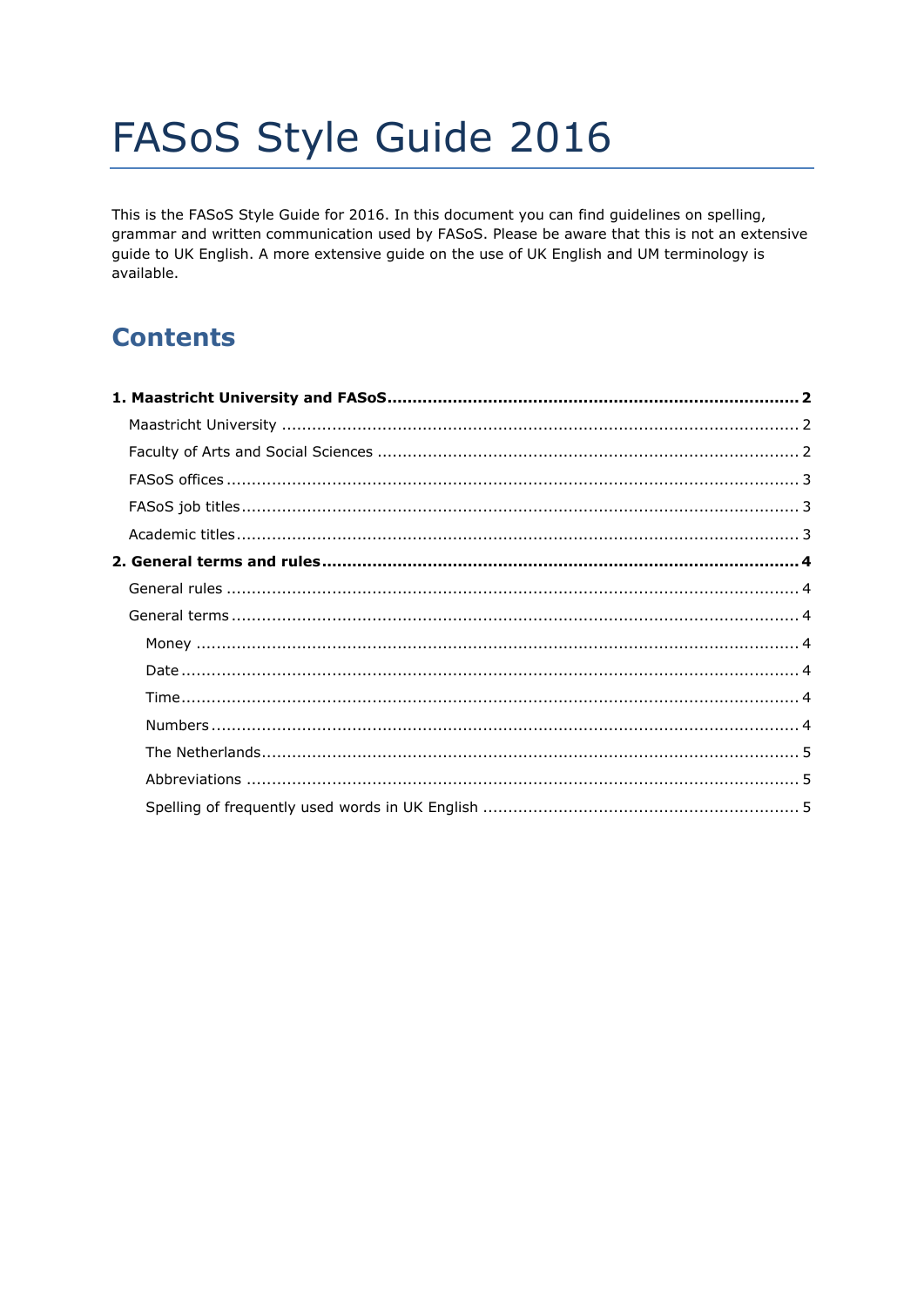# <span id="page-1-0"></span>**1. Maastricht University and FASoS**

## <span id="page-1-1"></span>**Maastricht University**

As a standard rule, Maastricht University and therefore the Faculty of Arts and Social Sciences use **UK spelling**.

**Maastricht University** – in English, without the article 'the'. *The* Maastricht University should not be used, nor the UM.

University of Maastricht should NOT be used. For example: *Students can study at Maastricht University, which is also known as UM.* 

Maastricht University may only be abbreviated as **UM**. It may not be abbreviated as MU.

**university** – should only be capitalised as part of a formal title (proper noun), such as Maastricht University. Without the word 'Maastricht', it is simply the university.

**Problem-Based Learning** (PBL) - capitalised and with a hyphen.

**master's programme, master's degree, master's student, master's thesis** (same for bachelor's) - possessive noun (master**'s**) **and** without a capital. The term bachelor's/master's with 's is used if it refers to something. For example: w*hen you graduate from a master's programme, you will have a master's degree.* 

A capital is used if it is part of a formal degree title. For example: *a Master of Science in International Business.*

### **Alumni**

- $\triangleright$  Alumnus: masculine singular
- $\triangleright$  Alumni: masculine plural
- $\triangleright$  Alumna: feminine singular
- $\triangleright$  Alumnae: feminine plural
- $\triangleright$  Alumni: a mixed group of students

## <span id="page-1-2"></span>**Faculty of Arts and Social Sciences**

### **Internal communication**

Use of the full name 'Maastricht University Faculty of Arts and Social Sciences' in headings. The abbreviation FASoS (always without 'the') is allowed to be used in all other forms of texts.

### **External communication**

Use of the full name 'Maastricht University Faculty of Arts and Social Sciences' in headings. The full name should be used once at the beginning of each text with the addition 'FASoS' between brackets: Maastricht University Faculty of Arts and Social Sciences (FASoS). From then on, the following names are allowed to be used in the text: FASoS or Maastricht University FASoS. It may not be abbreviated as MUFASoS or UMFASoS.

For example: *Students can study at Maastricht University Faculty of Arts and Social Sciences (hereinafter referred to as FASoS).*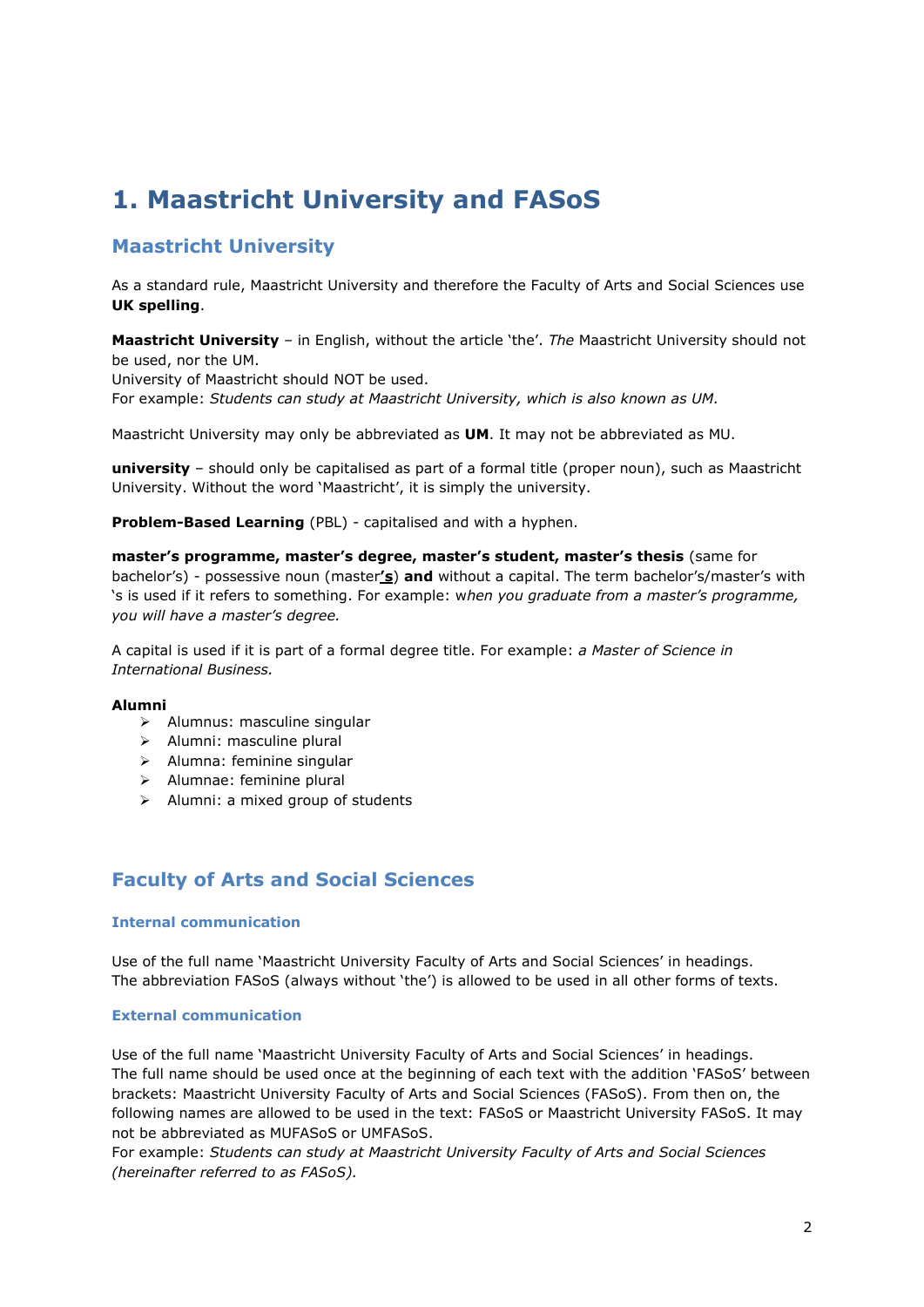If the word faculty is used on its own within a sentence make sure to use a regular f (not a capital  $F$ ).

For example: *The new rules and regulations are implemented within the faculty.*

## <span id="page-2-0"></span>**FASoS offices**

- $\triangleright$  Faculty bureau  $\rightarrow$  FASoS Faculty Office
- $\triangleright$  Faculty Board  $\rightarrow$  FASoS Board
- $\triangleright$  Faculty Council  $\rightarrow$  FASoS Council

These are the official names of the support offices at FASoS:

- > Board and Policy Support
- $\triangleright$  IT and Facilities
- Marketing and Communications Office
- $\triangleright$  Office of Student Affairs
- $\triangleright$  Personnel and Finance

Do not forget to use capital letters.

## <span id="page-2-1"></span>**FASoS job titles**

Always use the following job titles, including the capitals:

- $\triangleright$  Dean
- Associate Dean
- $\triangleright$  Associate Dean of Education
- Associate Dean of Research
- > Programme Director
- ▶ Deputy Programme Director
- > Managing Director
- > Full Professor
- Extraordinary Professor on the Special Chair in…
- Part-time Endowed Professor in…

## <span id="page-2-2"></span>**Academic titles**

There are no set UM rules on how to use academic titles. It depends on whether you follow the Dutch system or international system. The advice we give from FASoS is to be consistent. Do not mix Dutch and English titles in the same text, use the same format throughout.

| <b>Dutch titles</b>                                                                                                                          | <b>English titles</b>                                                                                                  |
|----------------------------------------------------------------------------------------------------------------------------------------------|------------------------------------------------------------------------------------------------------------------------|
| drs.                                                                                                                                         | MA/MSc                                                                                                                 |
| mr.                                                                                                                                          | IIM                                                                                                                    |
| ir.                                                                                                                                          | MSc                                                                                                                    |
| ing.                                                                                                                                         | MSc                                                                                                                    |
| prof. dr.<br>$\bullet$                                                                                                                       | Prof.                                                                                                                  |
| mw. prof. dr.                                                                                                                                | Prof.                                                                                                                  |
| Examples                                                                                                                                     | Examples                                                                                                               |
| The project team consists of three PhD<br>$\bullet$<br>candidates, drs. Karin Heugel, drs. Ineke<br>de Pont and <i>mr</i> . Claudia Hanssen. | The project team consists of three PhD<br>$\bullet$<br>candidates: Karin Heugel, Ineke de Pont<br>and Claudia Hanssen. |
| The department is led by mw. prof. dr.<br>Lotte van Riin.                                                                                    | The department is led by Professor Lotte<br>$\bullet$<br>van Rijn.                                                     |
|                                                                                                                                              |                                                                                                                        |

An extensive guide on the use academic titles in English texts at UM is available.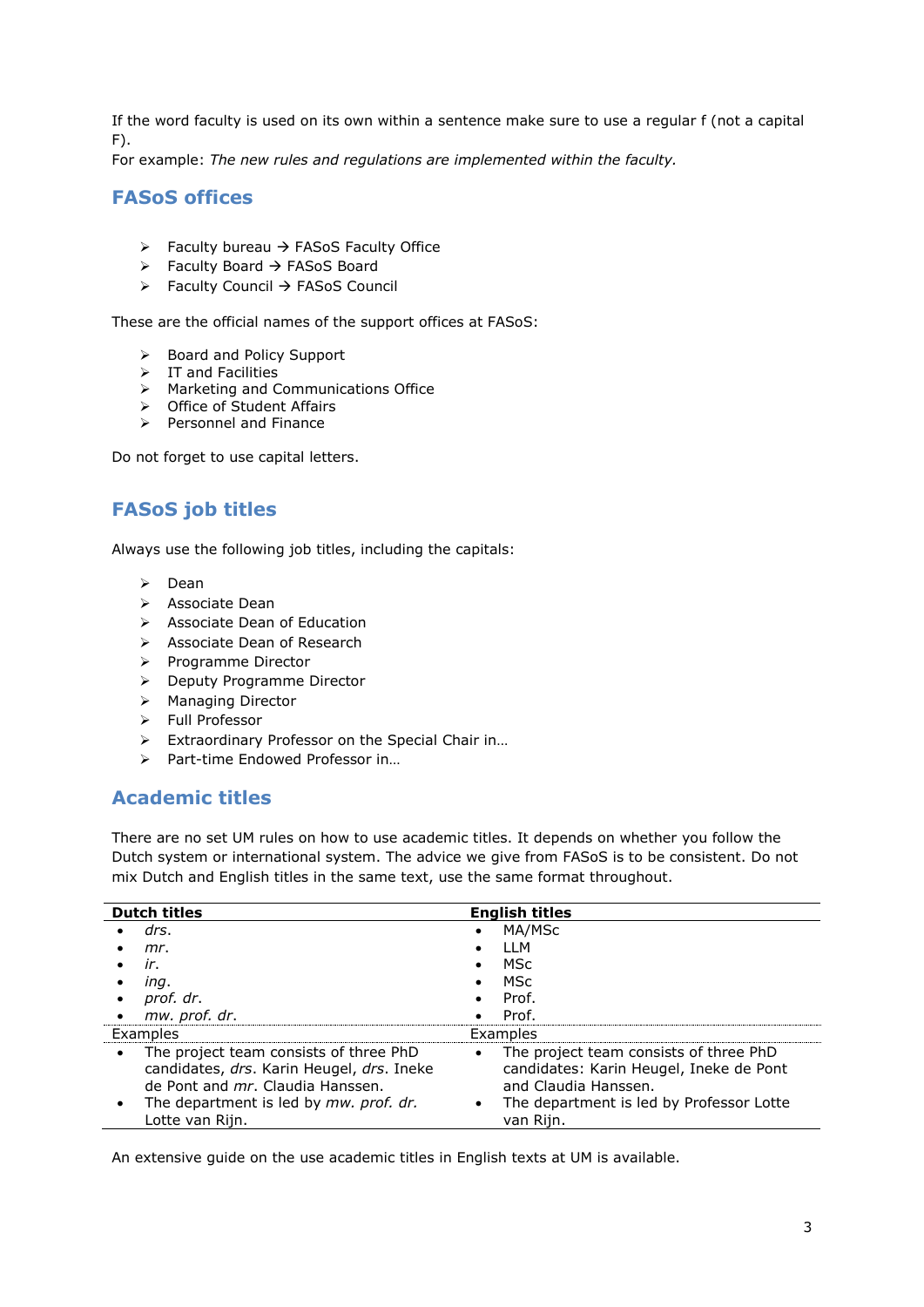# <span id="page-3-0"></span>**2. General terms and rules**

## <span id="page-3-1"></span>**General rules**

Don't start a sentence with 'and'. Be consistent in the use of capitals and punctuation (or not) after bullets/lists

## <span id="page-3-2"></span>**General terms**

## <span id="page-3-3"></span>**Money**

Don't use a space after the € sign. Instead of using a dot in a number (as it is done in Dutch), use a comma.

For example: *The tuition fee is €1,900.*

## <span id="page-3-4"></span>**Date**

Dates are written in the following format:

The meeting will be held on *26 July 2010*.

However, if the year in question is absolutely clear from the context, the year number may be left out:

The free lunch will be offered next week*, 15 August.* 

If you want to include the day of the week, don't use a comma:

*Monday* 26 July 2010

Use all four digits when referring to specific years (i.e. 1997 not '97):

The Faculty was founded in *1994*.

### <span id="page-3-5"></span>**Time**

Use the 24-hour system instead of the 12-hour system. When writing times, use a dot between hours and minutes and don't add hrs.

For example: *The meeting will take place on 9 September from 13.00–14.30.* 

### <span id="page-3-6"></span>**Numbers**

As a general rule write all numbers from zero up to nine in words and larger numbers (*10* and above) in figures. If the passage contains numbers from both categories, however, use either figures or words for all the numbers, for example:

*How can you schedule a group of 50 students in a room that only holds 5?* 

### Instead of

*How can you schedule a group of 50 students in a room that only holds five?* 

Exceptions: Always use figures for statistics. For example: *3* new officials were appointed in 2002, *6* in 2003 and …